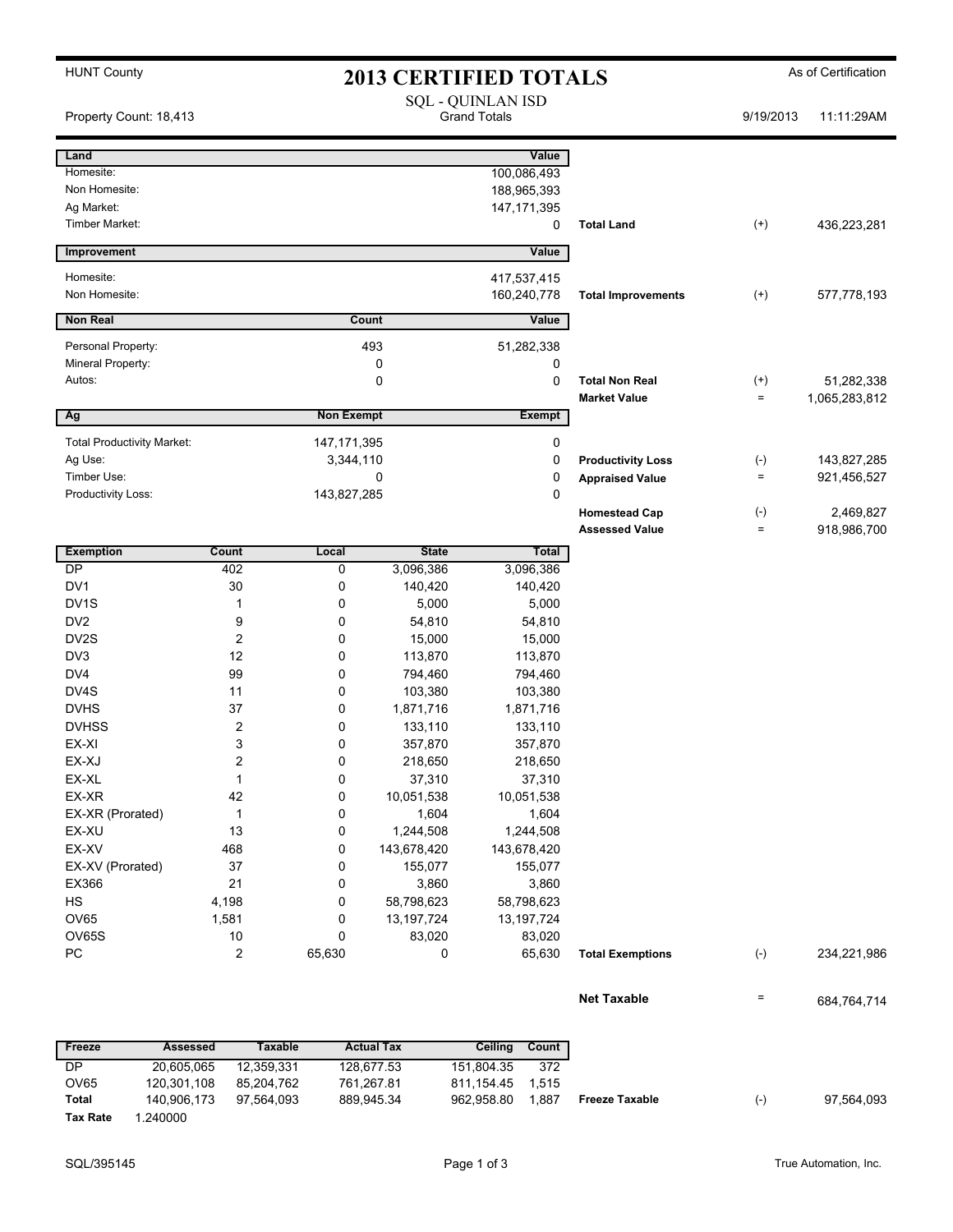|                        | <b>HUNT County</b><br>2013 CERTIFIED TOTALS                                                                                                  |         |                | As of Certification                      |       |                                |           |             |
|------------------------|----------------------------------------------------------------------------------------------------------------------------------------------|---------|----------------|------------------------------------------|-------|--------------------------------|-----------|-------------|
| Property Count: 18,413 |                                                                                                                                              |         |                | SQL - QUINLAN ISD<br><b>Grand Totals</b> |       |                                | 9/19/2013 | 11:11:29AM  |
| <b>Transfer</b>        | <b>Assessed</b>                                                                                                                              | Taxable | Post % Taxable | Adjustment                               | Count |                                |           |             |
| DP                     | 204,160                                                                                                                                      | 104,160 | 92,540         | 11,620                                   | 5     |                                |           |             |
| OV65                   | 535,910                                                                                                                                      | 393,400 | 217,345        | 176,055                                  | 10    |                                |           |             |
| Total                  | 740,070                                                                                                                                      | 497.560 | 309,885        | 187,675                                  | 15    | <b>Transfer Adjustment</b>     | $(-)$     | 187,675     |
|                        |                                                                                                                                              |         |                |                                          |       | <b>Freeze Adjusted Taxable</b> |           | 587,012,946 |
|                        | APPROXIMATE LEVY = (FREEZE ADJUSTED TAXABLE * (TAX RATE / 100)) + ACTUAL TAX<br>$8,168,905.87 = 587,012,946 * (1.240000 / 100) + 889,945.34$ |         |                |                                          |       |                                |           |             |
|                        | Tax Increment Finance Value:                                                                                                                 |         |                |                                          | 0     |                                |           |             |
|                        | Tax Increment Finance Levy:                                                                                                                  |         |                |                                          | 0.00  |                                |           |             |